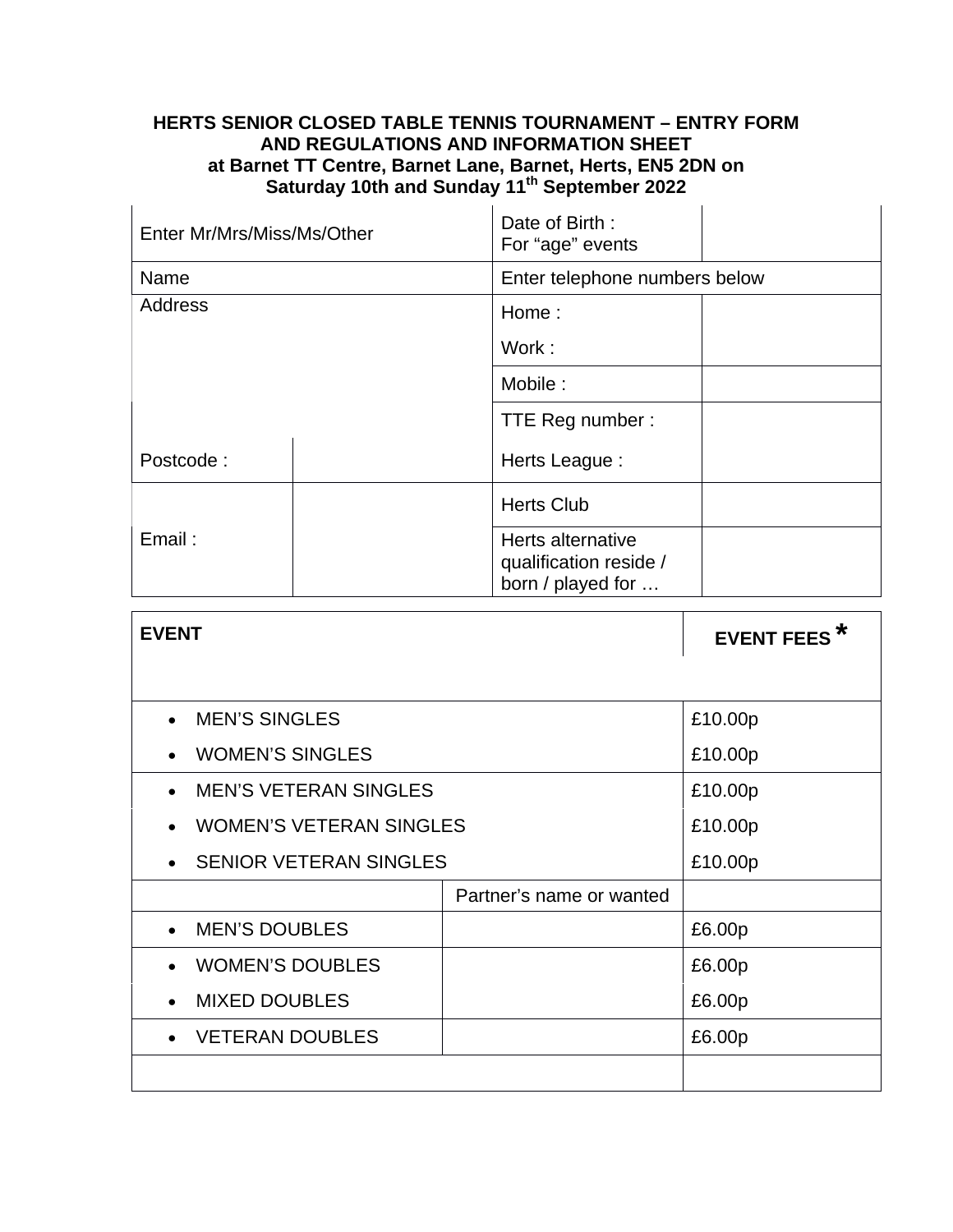| I am not playing for another county, or playing in their closed tournament. | <b>TOTAL</b> |
|-----------------------------------------------------------------------------|--------------|
|                                                                             |              |

## **Entry form must be in by 25th July 2022**

Please email the form to Grahame Fernback [grahamefbttl@gmail.com](mailto:grahamefbttl@gmail.com) or post to Stuart Mylrea, 70 Marlborough Rd, Stevenage, Herts SG2 9HJ

Fees must be paid before  $25<sup>th</sup>$  July 2022 by bank transfer to :- Hertfordshire Table Tennis Association

Sort code 40-02-48 Account number 61134965. Cheques will not be accepted

## **WHEN PAYING ONLINE PLEASE ENTER YOUR SURNAME AS REFERENCE REGULATIONS AND INFORMATION SHEET**

## **Regulations :**

• To be eligible for the tournament the player must be a Player Member of Table Tennis England

and

the player must be a member of a local league or club affiliated to the Herts County TTA, or the player must reside in or been born in the County, or represented it at least six times,

and

the player must not have played for another county or in its closed tournament this season.

- Play is under Table Tennis England Approved Laws of Table Tennis. Divergences in Regulations for International Competitions including Open tournaments (e.g. for claiming time-outs) shall not apply.
- Clothing shall be sports shirt, shorts or skirt, or one-part outfit, and socks and playing shoes. The main colour of sports shirt, and shorts or skirt, or one-part outfit, shall be clearly different from that of the ball (white) in use. Other garments, such as a part or all of a track suit, shall not be worn during play, except with permission of the referee.
- **VETERANS SHALL BE 40 YEARS OF AGE OR OVER, AND SENIOR VETERANS 50 YEARS OF AGE OR OVER, ON 1ST JANUARY DURING THE CURRENT SEASON.** Any other event is open to any age. Veteran Doubles and Senior Veteran Singles are open to both Men and Women.
- All competitors must report to Control on arrival by their notified first playing time and must not leave the venue before completing their events, or first obtaining permission from Control. Any players who are not ready to play when called shall be eliminated.
- Any eventualities not covered by the above regulations or in the information below will be dealt with as they arise by the Tournament sub-committee, Control or the Referee.